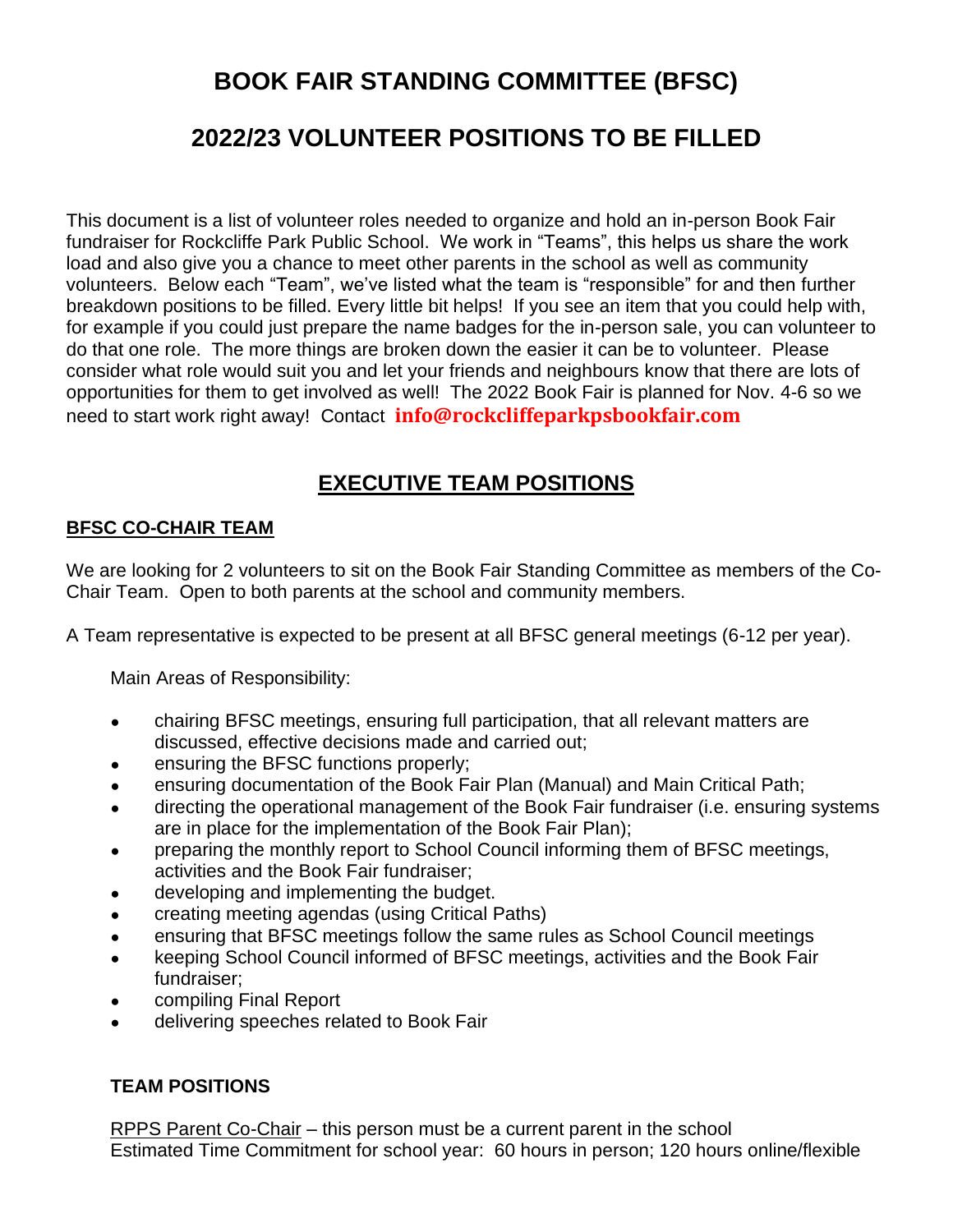(Expected to attend all RPPS School Council meetings.)

Community Co-Chair – this person does not need to be a parent in the school but must have a minimum of 1 year's experience with the Book Fair fundraiser Estimated Time Commitment for school year: 40 hours in person; 120 hours online/flexible

#### **BFSC ADMINISTRATION TEAM**

We are looking for volunteers to sit on the Book Fair Standing Committee as members of the Administration Team. Open to both parents at the school and community members.

A Team representative is expected to be present at all BFSC general meetings (6-12 per year). Estimated Time Commitment for school year varies by role

Main Areas of Responsibility:

- report on the Administration Team's activities throughout the school year
- confirming delivery and pick up dates for Book Fair infrastructure (bookcases, tables, dumpster, etc.),
- filling out Community Use of School forms, etc. setting up the meetings
- taking, distributing and maintaining accurate minutes of all BFSC general meetings, as well as the recording of any motions introduced or resolutions passed, and, distributing them to the BFSC Executive (which meets approx. 7 times per year)
- poling committee member to aid in picking meeting dates, posting notices of upcoming meetings, making adequate copies of any meeting documents (for in-person meetings)
- main contact for custodial staff to ensure the doors will be unlocked, etc, for in-person meetings
- Book Fair Google Account, monitoring e-mails and maintaining Google Drive
- coordinating bookcase replacement
- creating/updating the Site Map (Floor Map)
- creating/updating the pricing sheets
- creating/updating the Book Fair Emergency Plan
- seeing that the parking permits are ordered and picked up
- distributing parking permits (for volunteers and customers)
- photocopying needed throughout the year
- Book Fair Opening ceremonies coordination

#### **SOME KEY TEAM POSITIONS**

#### **Sale Map (Floor Plan)**

Work during the two set up weeks (hours required during that time is flexible) to fill in section names on the Book Fair floor plan sheet so that working copies are available to sorters and final copies are posted on the Thursday evening before Book Fair's grand opening.

#### **Photocopier Helpers**

- During an in-person Book Fair, there are many documents that need to be photocopied at the school. We are looking for a few volunteers to help make photocopies at the school.
- Advance notice will be given and documents will be provided electronically.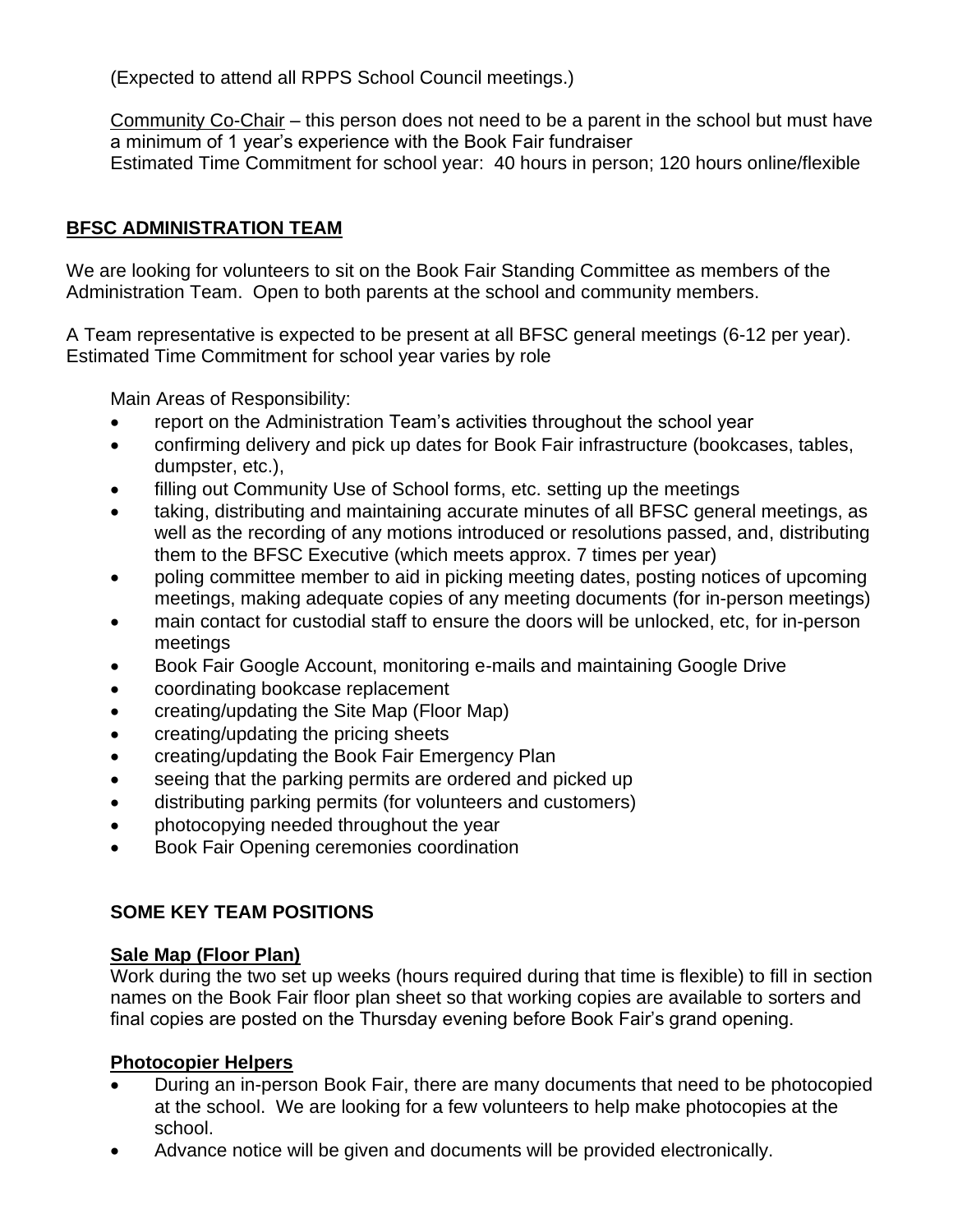#### **Emergency Plan Writer**

We are looking for a volunteer to draft an Emergency Plan for Book Fair – exit strategies, lock down procedures for volunteers, fire drill procedures for volunteers, etc. It can be based off of the School's Emergency Plan which will be shared with you. Work at home, flex time.

#### **Book Fair Volunteer Party Team**

Like a good party? We are looking for a few volunteers to organize, set up and clean up the Book Fair volunteer party, which has historically been held in the school library the Wednesday evening after Book Fair. Location may change for 2022. Time commitment for the Team of about 20 hours at home, flex time, and 5 hours in person.

#### **Book Fair Opening Ceremony Coordinator**

- Help get Book Fair started with a bang! You will ensure everything is organized for the Book Fair opening ceremony. This includes e-mailing the principal, office staff and teachers to let them know the plan for the opening day (what time to gather outside, etc.) and be in contact with the person who will cut the ribbon.
- Ensure the equipment (speakers, CD player, microphone and CD with Book Fair song) are in place ahead of opening on the Friday morning and have the order of events printed off.
- Purchase ribbon and make sure there are scissors. Once the official opening is over, tidy up leftover ribbon and ensure equipment is stored where needed.
- Time commitment is about 10 hours in advance (flexible) and 3 hours at the school the morning of November 4<sup>th</sup> (first day of Book Fair).

## **BFSC COMMUNICATIONS TEAM**

We are looking for volunteers to sit on the Book Fair Standing Committee as part of the Communications Team. This is a crucial team for the fundraiser. We need people who are good at writing articles and creating messaging for social media. It is extremely important that the volunteers on this team be available to communicate frequently with the School Council Chair and Co-Chair Team to stay on schedule for community paper due dates and other time sensitive items. Open to both parents at the school and community members.

A Team representative is expected to be present at all BFSC general meetings (6-12 per year).

Main Areas of Responsibility:

- report on the Communication Team's activities throughout the school year
- oversees any advertising needs, including purchases of marketing material (signs, advertisements, Book Fair t-shirt campaign, etc.).
- responsible for promotion, publicity, media, website, social media and signage displays.
- Articles, Press Releases, Posters/Flyers,
- Book Fair FAQ Handout
- Website updating
- Social Media (Twitter, Facebook)
- Photography
- Volunteer, RPPS Staff and Student participation benefits and incentives (ex. Book Fair Bucks, Café Treats, pre-sales)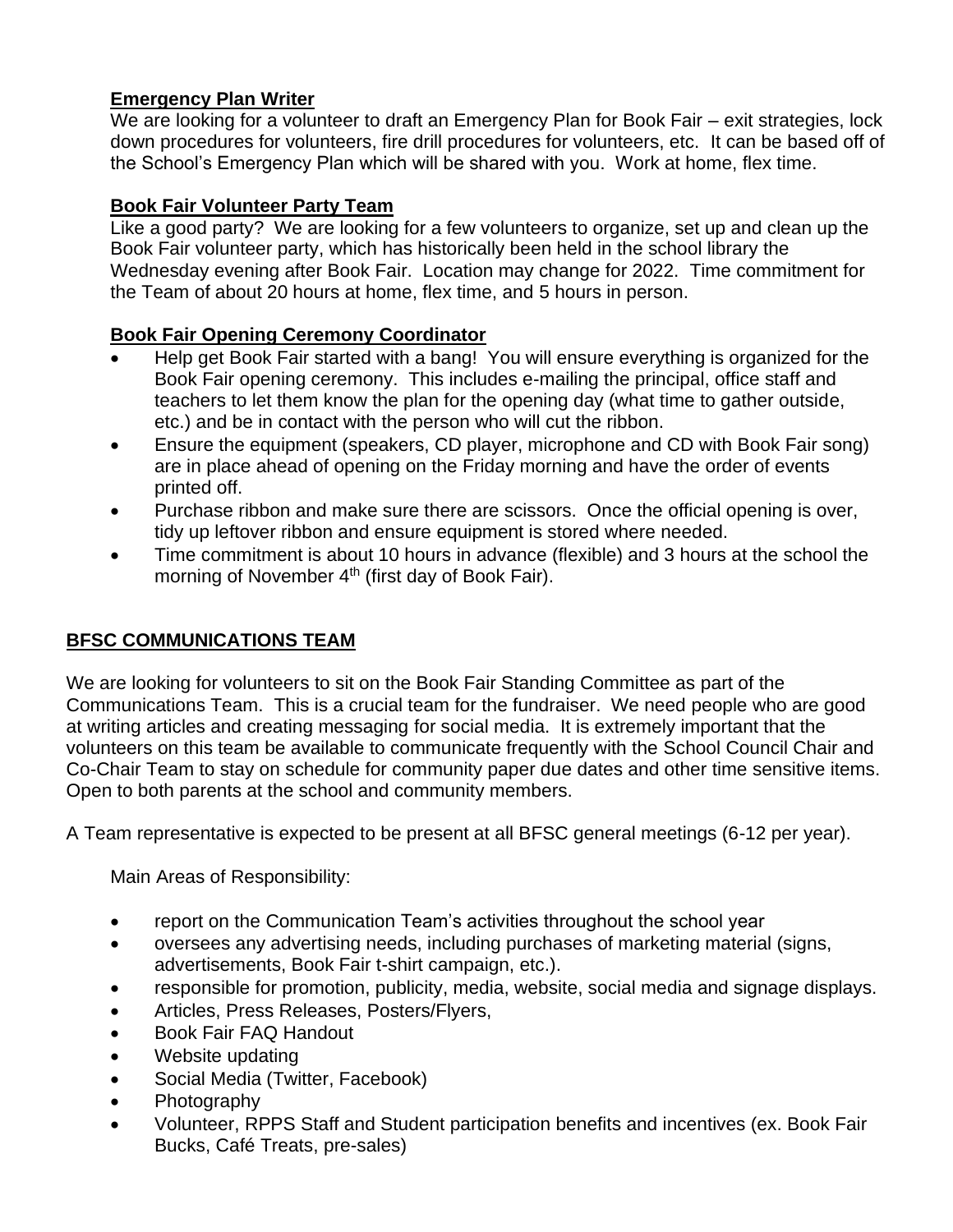• Rare Book/Special Books Sales promotion during Festival and post-Festival sales

## **SOME KEY TEAM POSITIONS**

#### **Website updater**

- We are looking for a volunteer to keep our website fresh and up to date
- Wordpress experience would be great
- Time commitment will be very flexible, online at home.

## **Book Fair (formal) Photographers**

- Have a camera and a good eye? We would like several volunteers to take photos during setup, Book Fair weekend, and the volunteer party so we can truly capture the Book Fair experience.
- This task would include tagging and uploading the edited photographs to a shared site, for use on the Book Fair website and in promotional materials.
- 20 hours in person, flexible time online at home

## **Book Fair Clothing Coordinator**

- We need a volunteer who can coordinate the sale of Book Fair clothing, alone or with a friend or two.
- You will work with a clothing printing company, create order forms, ensure they are delivered in paper version and electronically, and collect the completed forms that are sent to the school office. This process may change for 2022 and it may be done through the School Council online shop. The Committee will guide you.
- Using the completed forms, you will enter the orders into a spreadsheet, and place the order with the clothing company. Once the merchandise arrives, you will ensure t-shirts are delivered to individuals and provide the completed spreadsheet and any funds collected to the Book Fair Treasurer.
- Time commitment about 15 hours in person and flex time online at home.

## **Sign Auditor**

- Book Fair includes a large number of various signs from shelf labels, 'No Exit' signs taped to school doors, A-frame signs on Springfield Road and other locations, to large banners for hanging, it can be challenging to keep track of them all.
- We would like to have a volunteer complete a sign audit. As Book Fair has not happened for some time, we need help working out what new signs are needed and what old ones can be thrown out.
- We would also like to capture in writing the process for how signs are obtained, details on where they should be located before/during the sale, and how best to store them afterwards.
- Time commitment about 20 hours in person and flex time online at home.

## **Signage Coordinator**

We require a volunteer or two to ensure proper signage is posted outside the school, around the neighbourhood and inside the gyms from the time we gain access to the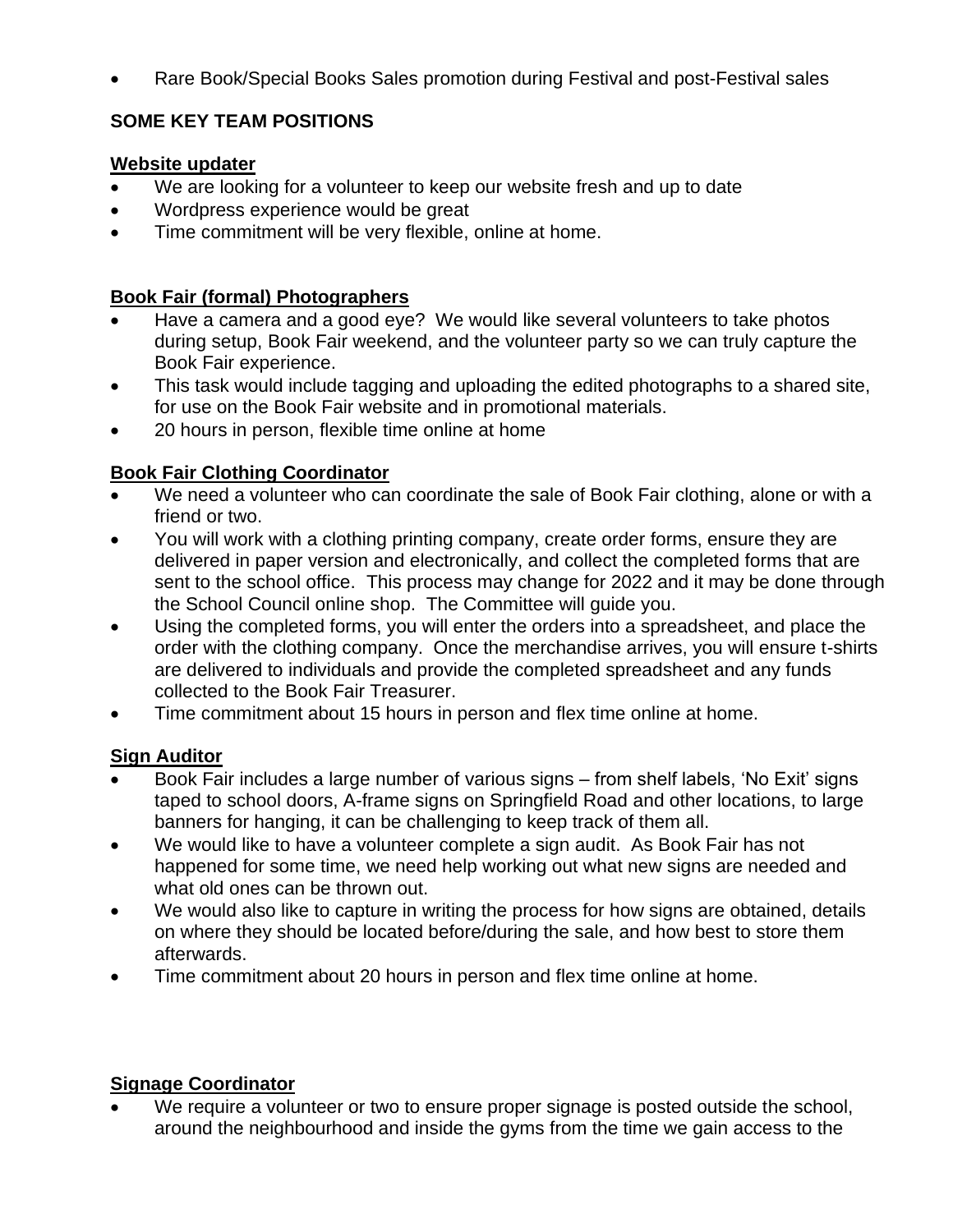school (two weeks before Book Fair) until the end of Book Fair when all signage needs to be put back in storage.

• Time Commitment is about 15 hours in person

## **Book Fair Poster Coordinator**

- We require a volunteer to design the next Book Fair poster. This volunteer will also coordinate its distribution. Clear instructions will be provided as well as volunteers to help if needed.
- Time Commitment is about 4 hour sin person and flex time online at home.

## **BFSC CAFÉ TEAM**

We are looking volunteers to sit on the Book Fair Standing Committee as Café Team Members. Open to both parents at the school and community members.

A Team representative is expected to be present at all BFSC general meetings (6-12 per year).

Main Areas of Responsibility:

- report on the Café Team's activities for the Book Fair fundraiser and Café Du Monde operations
- Café Signs
- Book Fair Café Organization
	- o Hot Food
	- o Cold Food including Drinks and Equipment
	- o Baked Goods
- Setup
- Running of the Café
- Clean up
- Time Commitment varies by role and this Team's duties may be reduced for the 2022 Book Fair as the kitchen in the school is being renovated.

## **SOME KEY TEAM POSITIONS**

## **Café Coordinator(s)**

- We are looking for a volunteer or two to help organize the Book Fair Café.
- Coordinator(s) will plan menus, prepare shopping lists, and ensure all equipment needed is available well ahead of time.

## **Café Sponsorship Coordinator(s)**

We are looking for a volunteer or two to approach local businesses (will work with main Sponsorship Coordinator to ensure businesses aren't being double tapped) for food donations for the Book Fair Café.

## **Café Baked Goods Coordinator(s)**

We are looking for a volunteer or two to take the lead on coordinating baked good donations for the Book Fair Café. There are two phases to this. One is to follow up with families via e-mail and paper info that is sent out by the Volunteer Coordinator. The second is to approach local embassies to donate specialty baked goods.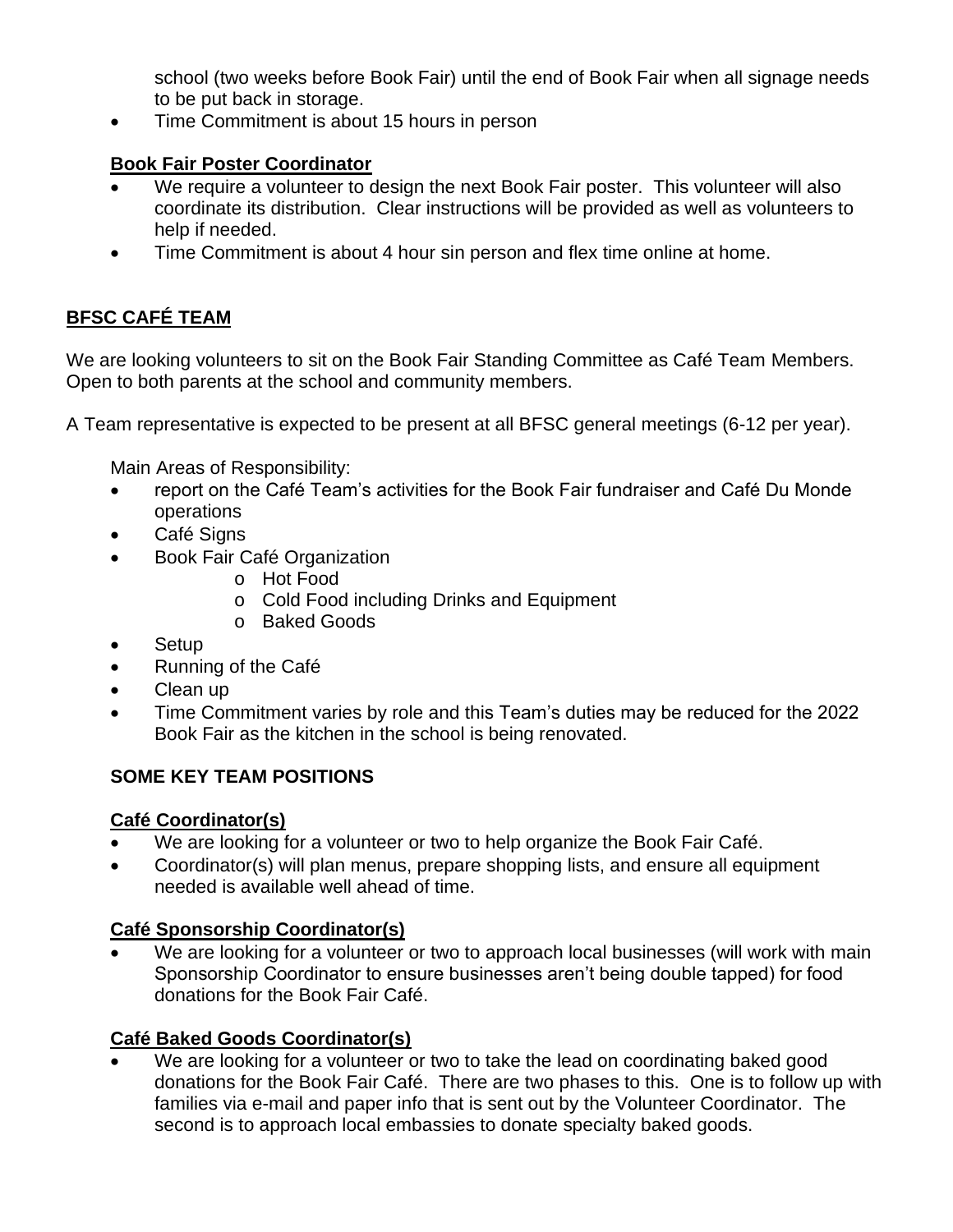The donations will need to be recorded, instructions on drop off of baked goods and the return of containers to be organized.

#### **Café Managers**

We are looking for several volunteers, with some restaurant or food prep experience, to help manage the café and its volunteers during Book Fair weekend.

#### **Café Food Shoppers**

- We are looking for a couple of volunteers who can purchase the food, drinks and other supplies necessary for the Book Fair Café. Shopping lists and grocery store gift cards will be provided.
- A few volunteers who could be available for emergency runs to the grocery store on short notice during Book Fair weekend would also be helpful.

## **Book Fair Café Opening Set Up Team Leader**

We are looking for a volunteer who can coordinate the set up the Book Fair Café on the Thursday evening before Book Fair opens.

## **Book Fair Café Closing Clean Up Team Leader**

- We are looking for a volunteer who can come at 7pm on the last day of Book Fair (Sunday) to supervise the cleaning of the small gym, the milk room, kitchen, fridge, and oven, and all dishes used. They should also ensure that Café equipment and supplies are neatly put away, clearly labelled and listed for easy reference.
- A cleaner is hired to do the actual scrubbing of appliances in the kitchen. This may not be necessary in 2022 if the kitchen renovation has not been completed.

## **ACCOUNTING TEAM**

We are looking for volunteers to sit on the Book Fair Standing Committee as members of the Accounting Team. All members of the Accounting Team must be current parents at RPPS (exception being cashiers during the in-person book sale) and all transactions must be overseen by the RPPS School Council Treasurer.

A Team representative is expected to be present at all BFSC general meetings (6-12 per year).

Main Areas of Responsibility

- report on the Accounting Team's activities throughout the school year
- oversees all monetary transactions during the Book Fair fundraiser and ensures the money is handled and deposited safely
- making payments and managing the Book Fair account
- prepare the budget for approval by School Council each year and provide a Financial Statement as part of the Book Fair Final Report
- maintain the budget and report on it at BFSC meetings
- payment of Invoices and Volunteer Expenses
- pre-sales coordination and deposits
- cash room coordination and deposits
- all banking-related activities
- all accounting-related activities (Financial tracking/statements, budget, etc.)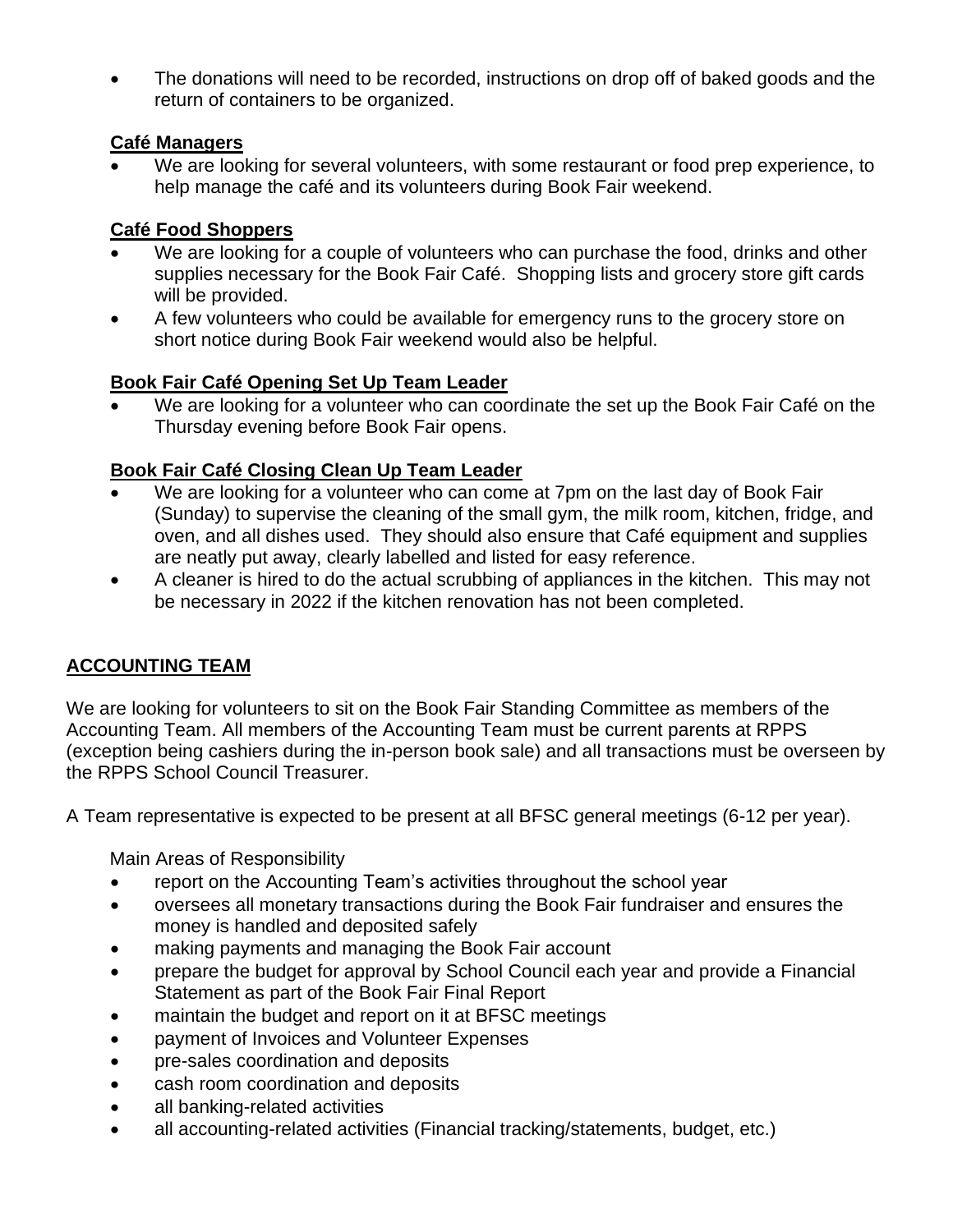- all cash and cashier related elements of the Book Fair fundraiser including phone line, Moneris, cash machine set up, cashier training, cash signage and take down.
- purchase of gift cards to be purchased to cover Book Fair Expenses (i.e. Staples, Metro, Walmart, etc.) (may no longer be needed in 2022)

## **SOME KEY TEAM POSITIONS**

#### **Cashier Managers**

- We require several volunteers to act as Managers, on a rotating basis, throughout Book Fair weekend.
- Main duties would include supervising the cashiers on duty, and being the point person for questions or situations which may arise at the cash.
- Cashier experience, particularly at a past Book Fair, would be preferable.
- Time commitment for the team about 30 hours in person; flex time at home online to discuss with Accounting Team

## **Cashier Area Set Up Coordinator**

- Coordinate the setup of the cashier area before Book Fair opens (the Thursday evening).
- Make sure tables, cash machines and stools are available for each cashier. Have proper signage put in place and make sure the pathway for customers is clearly marked.
- Time commitment about 10 hours in person; flex time at home online to discuss with Accounting Team

## **Cashier Area Take Down Coordinator**

- Coordinate the take down of the cashier area at the end of Book Fair (5:00 pm on the Sunday).
- Make sure tables, cash machines, stools and signage are put away neatly in designated areas.
- Time commitment about 5 hours in person; flex time at home online to discuss with Accounting Team

## **Cashier Trainer**

- We are looking for one or two experienced Book Fair cashiers to train new cashier volunteers in the new school year (prior to Book Fair weekend).
- Offering two 30 minute sessions, scheduled on an evening and/or weekend before Book Fair, should cover it!
- Time commitment about 4 hours in person; flex time at home online to discuss with Accounting Team

## **VOLUNTEER COORDINATION TEAM**

We are looking for volunteers to sit on the Book Fair Standing Committee as members of the Volunteer Coordination Team. Open to both parents at the school and community members.

A Team representative is expected to be present at all BFSC general meetings (6-12 per year).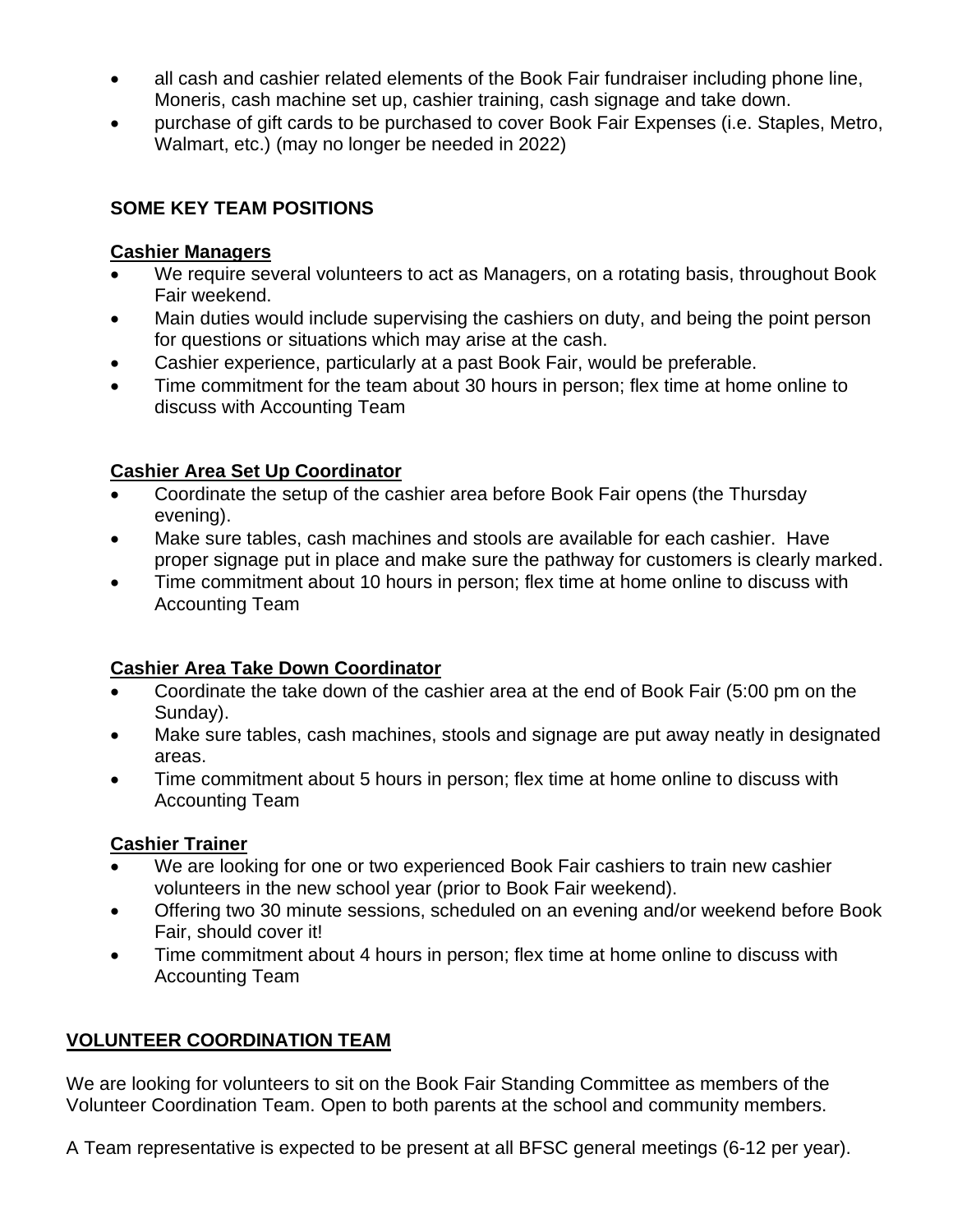Main Areas of Responsibility

- work with all Book Fair Teams to ensure adequate volunteers are being recruited and advertise as requested/necessary
- report on activities for the Book Fair fundraiser related to volunteer recruitment, management and communication throughout the year and during the Book Fair fundraiser
- police record checks
- Book Fair volunteer party
- volunteer badges and sign in sheets
- High School Student Volunteer Campaign
- RPPS Grade 5 and 6 Student Volunteer Campaign
- Book Fair Legacy/Archives
- Online volunteer scheduler (currently SignUp) and all volunteer scheduling
- post an updated volunteer schedule regularly in Queen Juliana Hall during set up and during the Book Fair fundraiser weekend.
- lead for Book Fair Clothing Coordinator
- lead for Book Fair Manager Team/Hospitality Team
- lead for Tear Down Coordinator
- lead for Information Desk team
- maintain volunteer list including list of section pricers
- prepare School Volunteer Brochure to ensure Book Fair roles reflected
- create/update all forms related to volunteers/volunteer recruitment
- lead on volunteer recruitment events (ex. Meet the Teacher night)

## **SOME KEY TEAM POSITIONS**

## **Volunteer Coordinator(s)**

- main contact for volunteers
- actively coordinate volunteers
- sign in sheets (daily) during all in-person volunteer activities
- managing online volunteer scheduling (currently SignUp) and all volunteer scheduling
- time Commitment is approx.. 30 hours in person; flex time at home online of 50 hours or more

## **RPPS Student Volunteer Coordinator(s)**

- organization of RPPS student volunteers during setup and Book Fair weekend
- Grade 5 and 6 students and their parents need to be sent paperwork. Ensure it is filled out properly, schedule the students in the available shifts, and provide printed confirmation to students as well as e-mail confirmations to parents.
- Time commitment 10 hours in person; flex time online at home

## **High School Student Volunteer Coordinator(s)**

- organization of high school student volunteers during setup and Book Fair weekend
- High School students under 18 years of age need to have consent forms and waivers signed by their parents and submitted prior to volunteering. The coordinator(s) must ensure it is filled out properly, schedule the students in the available shifts, and provide e-mail confirmations to students and their parents/guardians.
- Time commitment 10 hours in person; flex time online at home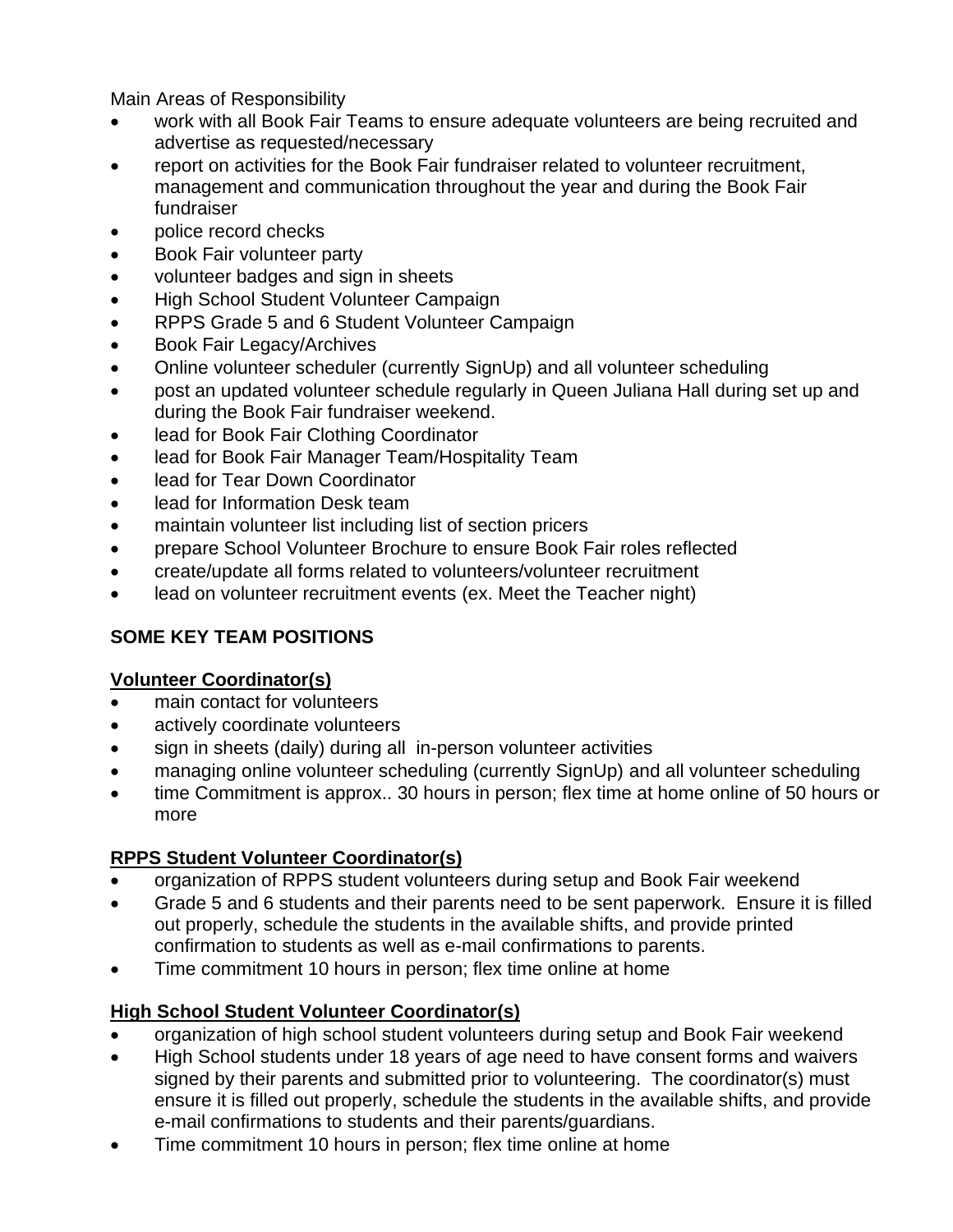#### **Volunteer Badge Creator**

- purchasing (will be reimbursed), printing and sorting Book Fair volunteer name badges
- There are two phases to these badges  $-$  a series of badges just prior to setup for confirmed volunteers, and a second phase of badges to be created just prior to the opening of Book Fair. All names and titles (where applicable) will be provided to you in an Excel Spreadsheet as well as a label template to merge to.
- Time commitment 5 hour sin person; flex time online at home

#### **Police Record Check Coordinator**

- some key Book Fair volunteers will need to have police record checks done prior to Book Fair 2022
- the system has changed, we need someone to research how this works
- work with the Volunteer Coordinator to follow up with these volunteers to ensure this is done prior to the end of this school year and assist where necessary
- Time commitment unknown, depends on the system and the need for police checks

#### **Ravenous Reader Award Coordinator**

- this is an award given to 2 Grade 6 students
- coordinate with Gr 6 teachers how the award will be given
- arrange for the purchases of Book sat Books on Beechwood (books to be given to the school library in the students' names)
- Time commitment is minimal

## **Book Fair Legacy/Archives Coordinator(s)**

- take home the physical Book Fair archive documents and scan them
- keep a clear record of all archies
- Time commitment is very flexible and can occur over several years and with more than one volunteer

## **SPONSORSHIP TEAM**

We are looking for volunteers to sit on the Book Fair Standing Committee as members of the Sponsorship Team. Open to both parents at the school and community members.

A Team representative is expected to be present at all BFSC general meetings (6-12 per year).

Main Areas of Responsibility:

- report on the Sponsorship Team's activities throughout the school year
- prepare any handouts or forms needed ex. with regard to sponsorship levels
	- o commercial sponsorship
	- o personal sponsorship
	- o Adopt-a-Bookcase Campaign
- collection of sponsorship funds
- signs:
	- o work with Communications Team to coordinate any sponsorship signs needed
	- o display sponsorship signage where required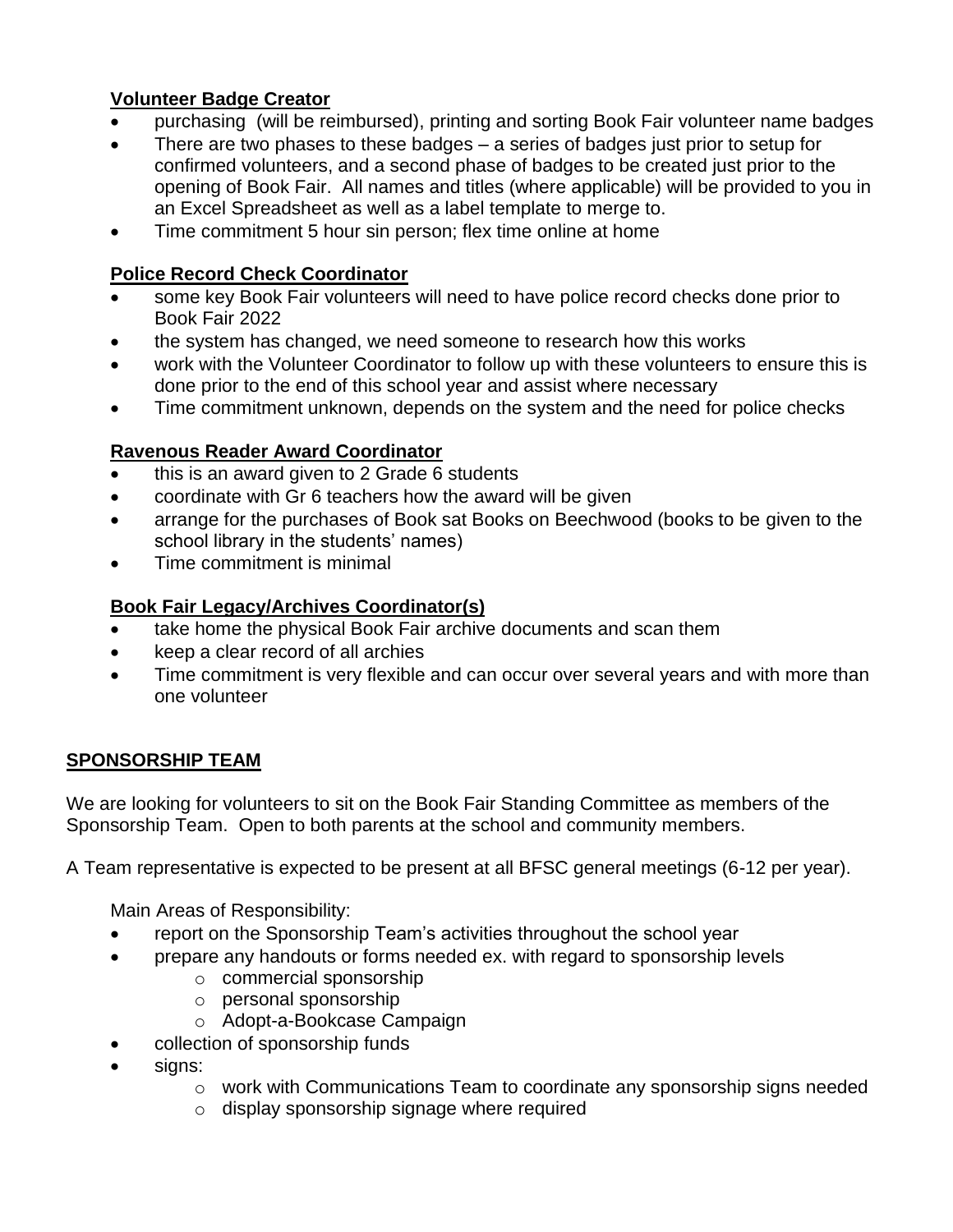• Time Commitment: There is some pounding of the pavement involved to seek sponsorship from local businesses. The more members of this team the more this can be shared. Some flex time online at home.

## **CHILDREN'S TEAM**

We are looking for volunteers to sit on the Book Fair Standing Committee as members of the Children's Team. Open to both parents at the school and community members.

A Team representative is expected to be present at all BFSC general meetings (6-12 per year).

Main Areas of Responsibility

- coordination of the Children's Book Section of the Book Fair fundraiser
- report on the Children's Team's activities throughout the school year
- contests that engage RPPS students throughout the school year (such as the annual "Name the Theme" contest
- class Book Shops
- teacher/Class Book donations
- Club Read
- Children's book section setup and pricing
- donations of leftover children's books
- craft coordinators
- children's book drive
- sorting throughout the year

## **SOME KEY TEAM POSITIONS**

## **Name the Theme Contest Coordinator**

- We hold a contest annually to pick the next Book Fair theme.
- Each class will come up with up to 3 suggested themes.
- The Book Fair Standing Committee picks their 5 favourite suggestions and all RPPS students get to vote for their favourite theme out of these 5.
- The coordinator will be responsible for ensuring the contest is advertised to classes. votes are counted and prizes (usually popcorn and a movie for the class(es) who suggested the winning theme).
- Previous coordinators will provide guidance and the Volunteer Coordinator can assist in finding additional volunteers to help, as needed.
- Time commitment about 10 hours in person, flex hours online at home

## **Children's Book Drive Assistant(s)**

- Historically, every spring (date to be determined) the Children's Team holds a children's book drive for all RPPS classes. The class that collects the most books gets a prize and all students are given freezies.
- The Team ensures the contest is advertised, provides marked boxes for the classroom and collects the boxes when full.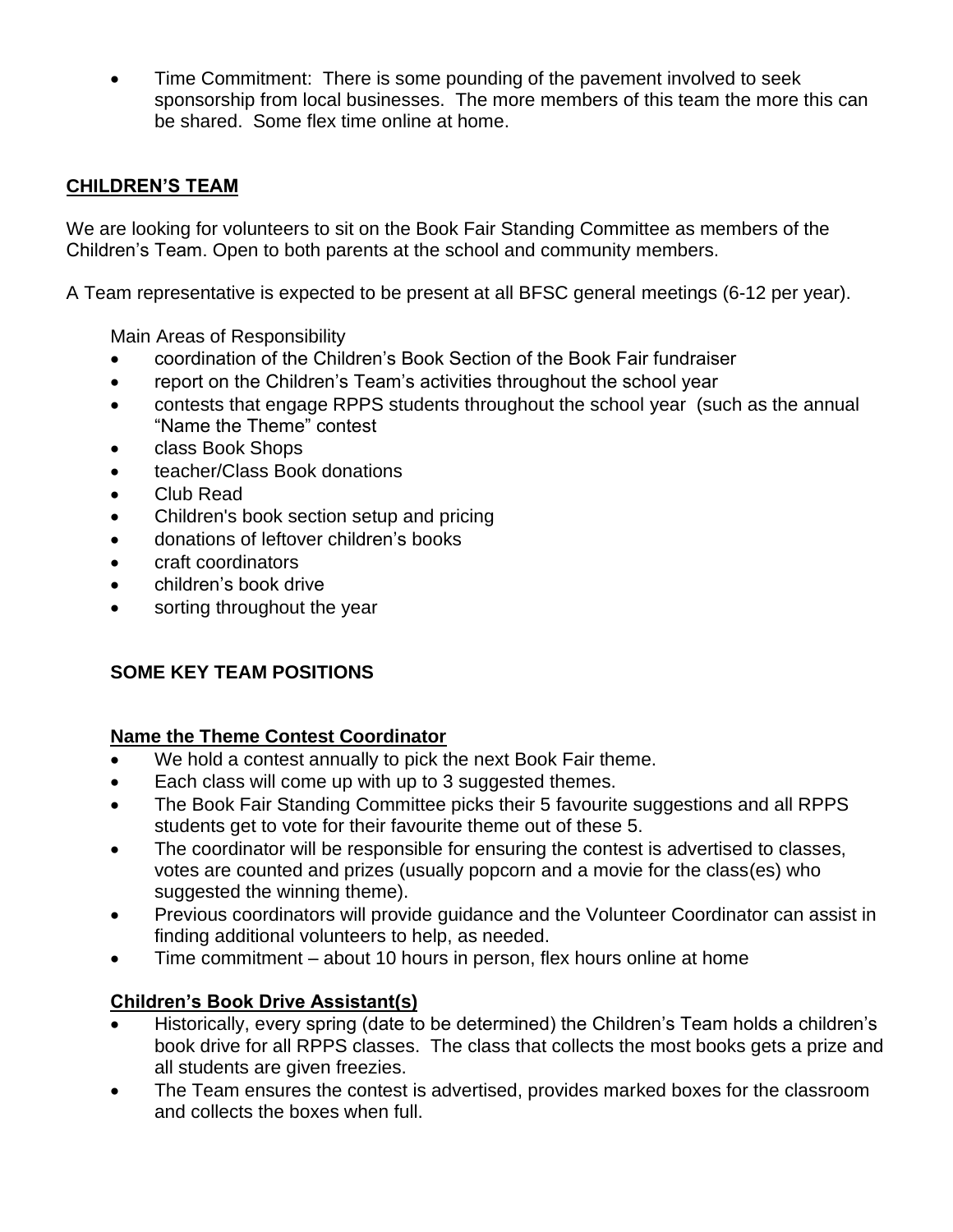- The Assistants will then make sure all boxes are packed properly (flat and full) and placed neatly in one of the Book Fair storage rooms.
- Time commitment about 10 hours in person for the team, flex hours online at home

#### **Club Read Coordinator(s)**

- During Book Fair the Children's Team organizes a Club Read table. Club Read offers books that people can purchase to donate to the school library. The purchaser's name is written on a commemorative label inside the book.
- Your task is to organize the small area set aside for Club Read before Book Fair begins (e.g., prepare and insert the labels, ensure books are displayed attractively and containers are available for the sold books, etc.).
- You may also wish to sign up for one (or more) shifts at the Club Read table during Book Fair, but this isn't required.
- Time commitment  $-5$  hours (more of volunteering for shifts)

## **Class Book Shop Coordinator(s)**

- The week before Book Fair opens, every RPPS student comes to the gym to buy a book.
- Volunteers are needed for this event to set up books, match kids with books, and put the section back together again after each class is finished shopping.
- Volunteers would need to be able to work during the school day.
- Time Commitment about 20 hour sin person for the team.

#### **General Children's Team Members**

- Join the Children's Team sort books, tidy up books, price books and generally be a help to get our children's book section in shape for Book Fair. Treasures are found in every box of unsorted books!
- Time Commitment whatever time you have to offer!

#### **Book Donation Team**

We are looking for volunteers to sit on the Book Fair Standing Committee as members of the Book Donation Team. Open to both parents at the school and community members.

A Team representative is expected to be present at all BFSC general meetings (6-12 per year).

Main Areas of Responsibility

- report on the Book Donation Team's activities throughout the school year
- locking, unlocking and emptying the book donations bins, and related maintenance
- large and small book pickups and drop offs
- organizing and tidying the book storage rooms
- coordination of sort nights
- coordination of book Drives (Other than Children's Book Drive)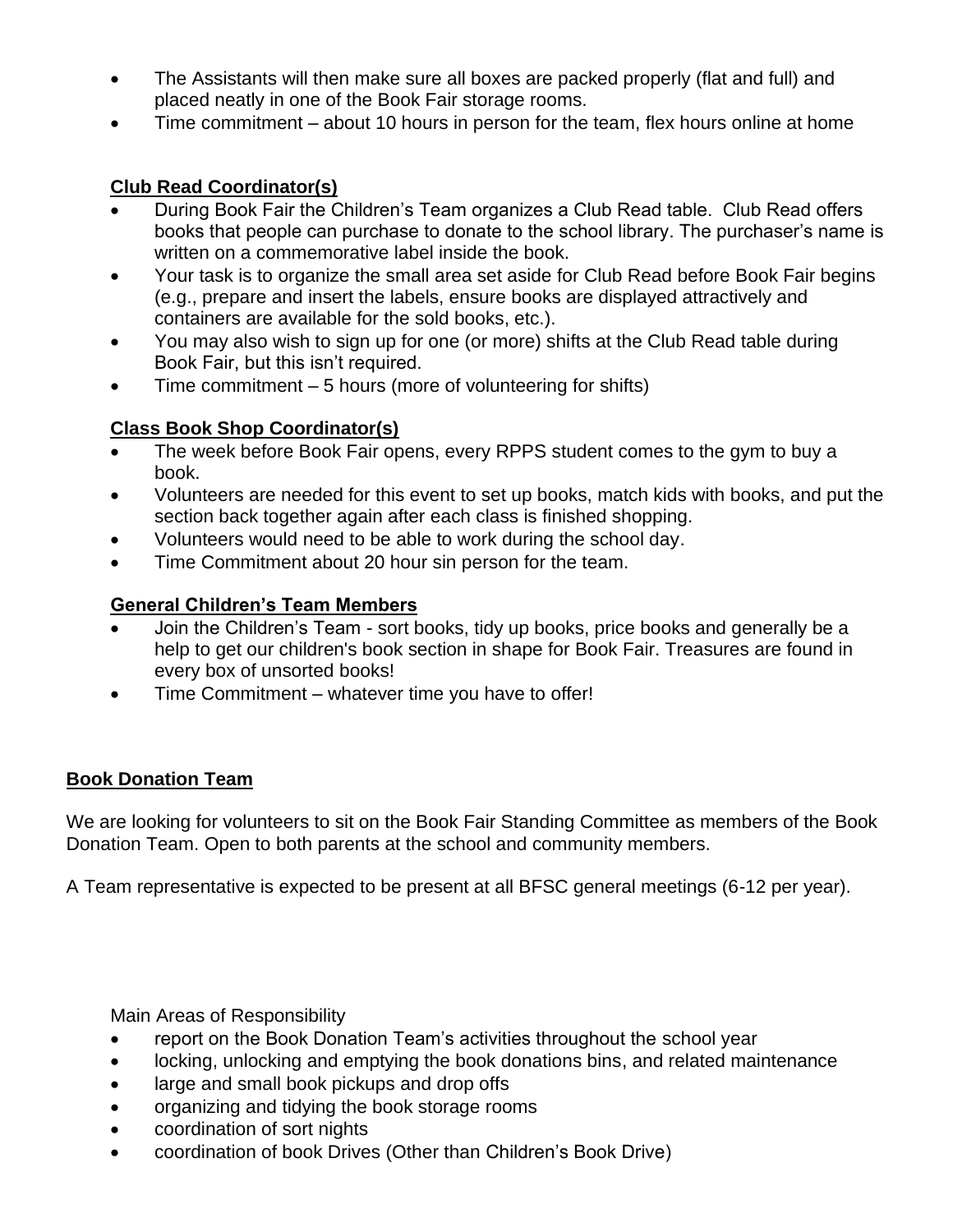- coordinating donations of leftover books after the fundraiser.
- Signs relating to book donations, i.e on book donation bins, dumpster during sorting
- info for Website and messaging to recruit volunteers work with Communications Team and Volunteer Coordinator
- Stock Team
- inventory control and statistics
- shelf restocking
- organizing and tidying of book storage rooms
- supplies for book storage and sorting
- coordination of leftover books (other than Children's books)
- setup and pricing coordination of all sections (other than Children's books)

## **SOME KEY TEAM MEMBERS**

#### **Supply Shoppers**

- we are looking for one or two volunteers who can identify and coordinate the purchase of supplies, as identified by the Book Fair Standing Committee or other Book Fair volunteers (e.g., pencils, masking tape, twine, etc.) during Book Fair set up, to keep these things in ready supply for our volunteers.
- stock will need to be checked regularly to ensure we are not left short.
- Time Commitment  $-20$  hours in person for the time; flex time at home online

#### **Inventory/Restocking Team Members**

- We are looking for volunteers interested in helping organize, restock and keep track of the inventory of books during Book Fair setup and Book Fair weekend.
- Time commitment in person and as much time as you are able to provide during the fundraiser.

#### **Book Fair Pricers**

- There are over 80 book categories. We need volunteers who can price the various sections. If you have a particular interest, for ex. Gardening, you could volunteer to price that section.
- A pricing guideline sheet will be provided.
- These volunteers should be confident pricing used books in their specific category and be available during the week and a half before Book Fair weekend to take the lead in pricing these books – specific times during the day or evening are flexible.

## **Kanata Book Pick Up Coordinator(s)**

- We need volunteers to coordinate the pickup of books from a used book sale in Kanata and make sure they are stored properly at the school. You will work closely with the Volunteer Coordinator to recruit for volunteers.
- The pick up will takes place in the spring of 2023 (date and time to be determined)
- We need someone to rent and drive the truck
- We need volunteers in Kanata and at the school
- The Coordinators will need to get to the Kanata location, be the point person there, and be able to get themselves back to the school as well (in a different vehicle, not on the rented truck) in time for the arrival of the truck.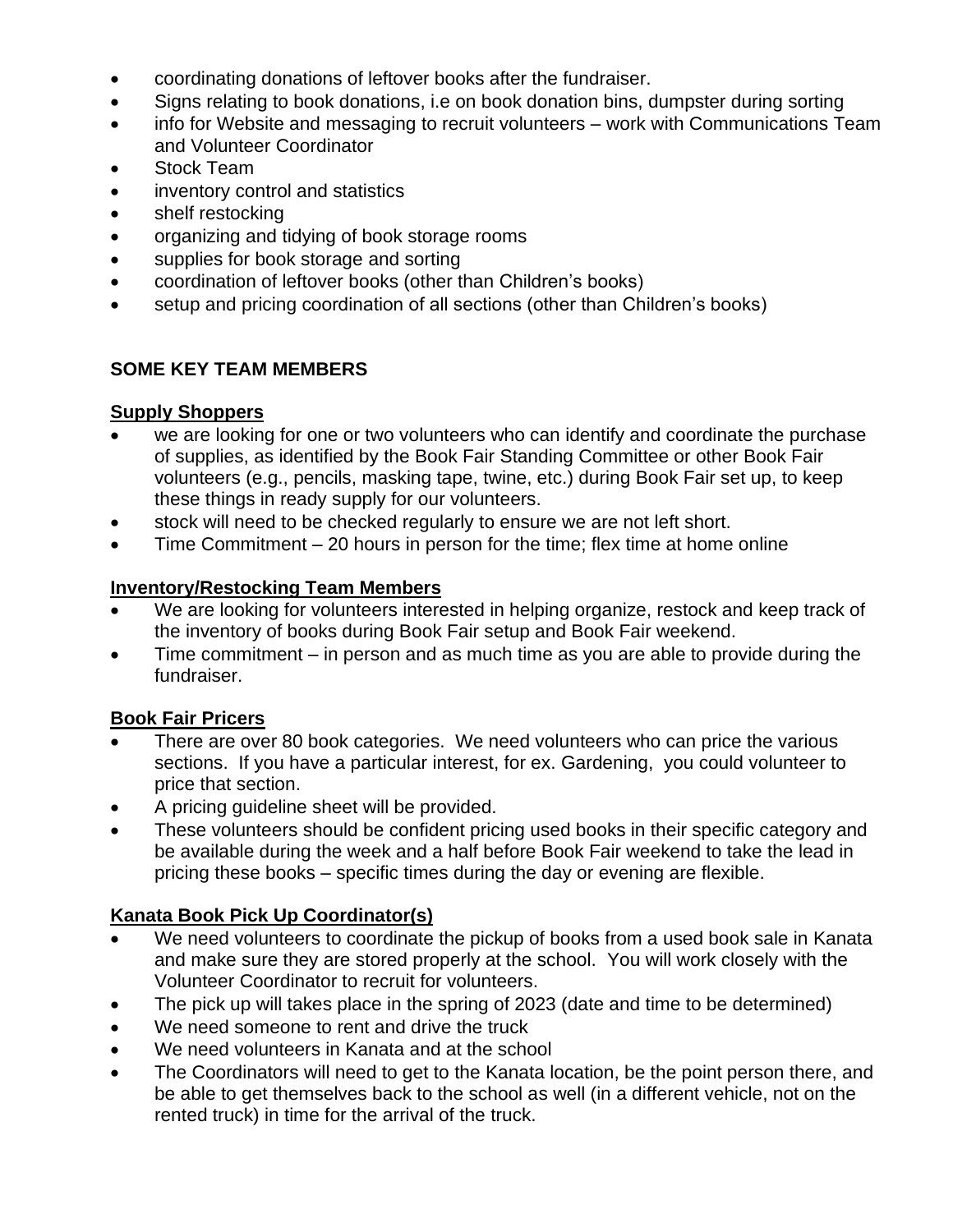- The Coordinators will help the other volunteers transfer the boxes from the truck to the Book Fair storage room and remain until completed.
- Time Commitment is about 5 hours in person and 5 hours flexible online at home.

## **Past Chair Team**

We are looking for volunteers to sit on the Book Fair Standing Committee as members of the Past Chair Team. The Past Chair Team works closely with the Co-Chair Team and BFSC to provide background and guidance. Members must have acted as an RPPS Book Fair Chair in the past. Open to both parents at the school and community members.

A Team representative is expected to be present at all BFSC general meetings (6-12 per year).

# **POSITIONS NEEDED DURING THE BOOK FAIR FUNDRAISER**

Open to both parents at the school and community members.

#### **Book Fair Stager**

- We're looking for a creative volunteer to suggest some alternative (and affordable) solutions to make our books displays more visually appealing for our customers.
- In particular, we would like options to replace the traditional spinners that we use, and design a better layout for our Art section.
- Time commitment is flexible

#### **Book Fair Security/Door Guards**

- We would like to identify several volunteers who would be interested in helping with security during Book Fair weekend.
- A key task will be to work as door guards to ensure visitors do not go into restricted areas. Other security measures may be identified during the lead up to Book Fair.
- Time commitment is flexible, shifts are usually 3-4 hours long

## **Book Fair Opening Clean up Crew**

- Thursday evening before Book Fair opens we would like to have a small team of volunteers come to tidy everything up: make sure tape is off the shelves, that correct signage is up, do a safety check (e.g., no large books or objects on top of bookcases), generally use your fresh eyes to make it customer-ready for Friday morning's opening.
- Time Commitment of about 3 hours, in person

## **Book Fair Closing Clean up Crew**

- At approximately 6pm on the last day (Sunday) of Book Fair we would like to have a small team of volunteers come to help with the final tidying stage.
- You will make sure any overstock that is being kept is put in one of the Book Fair storage rooms as well as any signs, fixtures or empty boxes that may have been left in the large gym, large gym storage rooms or up on the stage. Also to ensure that coat racks are returned to their proper place and that there is no visible garbage or other items left out on the gym floor – generally use your fresh eyes to spot forgotten items and put them in their proper place.
- Time Commitment, about 4 hours in person